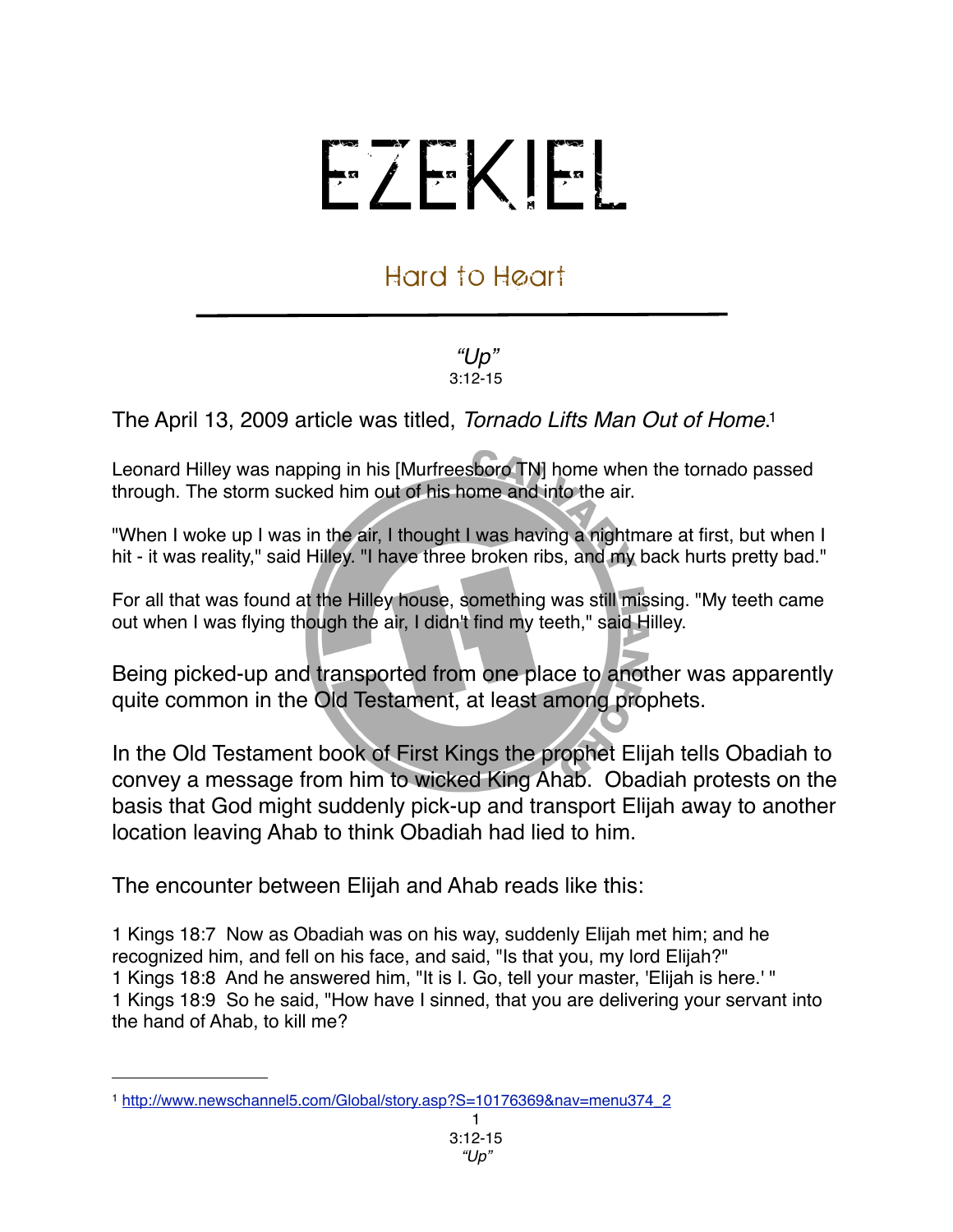1 Kings 18:10 As the Lord your God lives, there is no nation or kingdom where my master has not sent someone to hunt for you; and when they said, 'He is not here,' he took an oath from the kingdom or nation that they could not find you.

1 Kings 18:11 And now you say, 'Go, tell your master, "Elijah is here" '!

1 Kings 18:12 And it shall come to pass, as soon as I am gone from you, that the Spirit of the Lord will carry you to a place I do not know; so when I go and tell Ahab, and he cannot find you, he will kill me. But I your servant have feared the Lord from my youth.

Obadiah feared that Elijah would be suddenly carried away by the Spirit of God.

This was so common that, in Second Kings chapter two, a group of prophets supposed that Elijah had been transported by the Spirit to some remote location when, in fact, he had been taken to Heaven. They said to Elijah's successor, Elisha,

2 Kings 2:16 ... "Look now, there are fifty strong men with your servants. Please let them go and search for your master, lest perhaps the Spirit of the Lord has taken him up and cast him upon some mountain or into some valley..."

They didn't think it strange whatsoever that the Spirit of God might transport a prophet from one location to the next.

Neither was this unheard of in New Testament times. Philip the evangelist had been sent to wait along the road to share Jesus Christ with the Ethiopian eunuch. He did; and upon baptizing him we read,

Acts 8:39 Now when they came up out of the water, the Spirit of the Lord caught Philip away, so that the eunuch saw him no more; and he went on his way rejoicing. Acts 8:40 But Philip was found at Azotus. And passing through, he preached in all the cities till he came to Caesarea.

Old Testament or New Testament, no one seemed to think this was strange. If God needed to get you someplace in a hurry He might transport you there by His Spirit.

Ezekiel was another Old Testament saint who experienced sudden transport. Let's see what we can glean from his experience.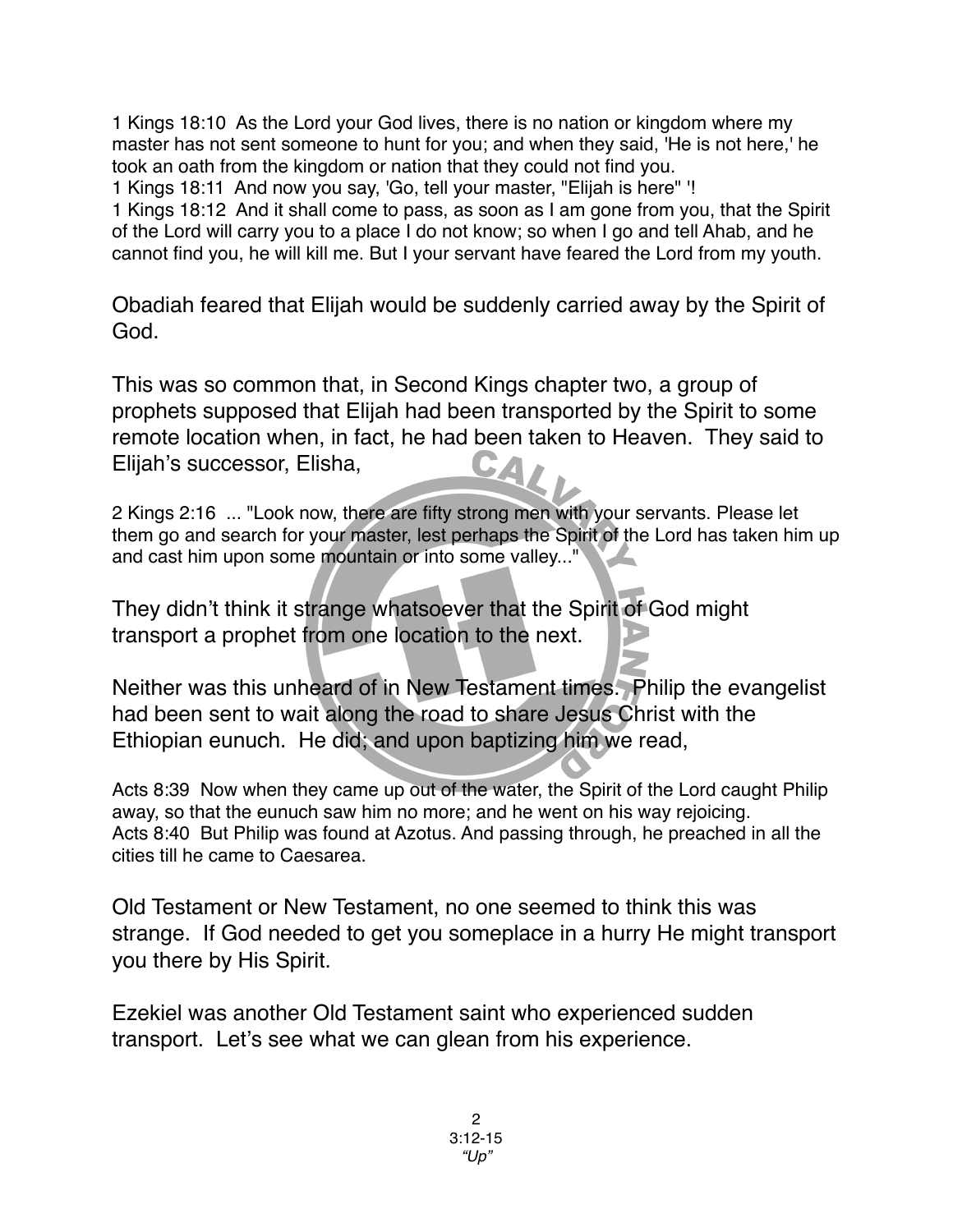Ezekiel 3:12 Then the Spirit lifted me up, and I heard behind me a great thunderous voice: "Blessed is the glory of the Lord from His place!"

Ezekiel had seen the glory of the Lord in a vision as the heavens opened. It served as his calling and commission into the ministry.

There ought to be times in our lives when we get a fresh ʻvision' of or for the Lord. I don't mean that the heavens will open and we'll see the Lord. We don't really need for that to happen because we already have such a full revelation of Him in the Bible.

I mean something like what we read about in the Book of Acts. Once while the believers met for prayer we read,

Acts 4:31 And when they had prayed, the place where they were assembled together was shaken; and they were all filled with the Holy Spirit, and they spoke the word of God with boldness.

Or like when the leaders of the church at Antioch were praying together and we read,

Acts 13:2 As they ministered to the Lord and fasted, the Holy Spirit said, "Now separate to Me Barnabas and Saul for the work to which I have called them."

That's fresh vision. Notice in both cases the fresh vision was granted after prayer and so that the believers might go forth in boldness sharing the **Word** 

Pray, and especially about moving forward to serve others, and trust that God will give you vision.

Ezekiel heard behind him "a great thunderous voice: "Blessed is the glory of the Lord from His place." If you think of this whole episode as a kind of ceremony in which God called and commissioned Ezekiel then this is its benediction. Ezekiel was setting out in the glory of the Lord he had experienced in that place.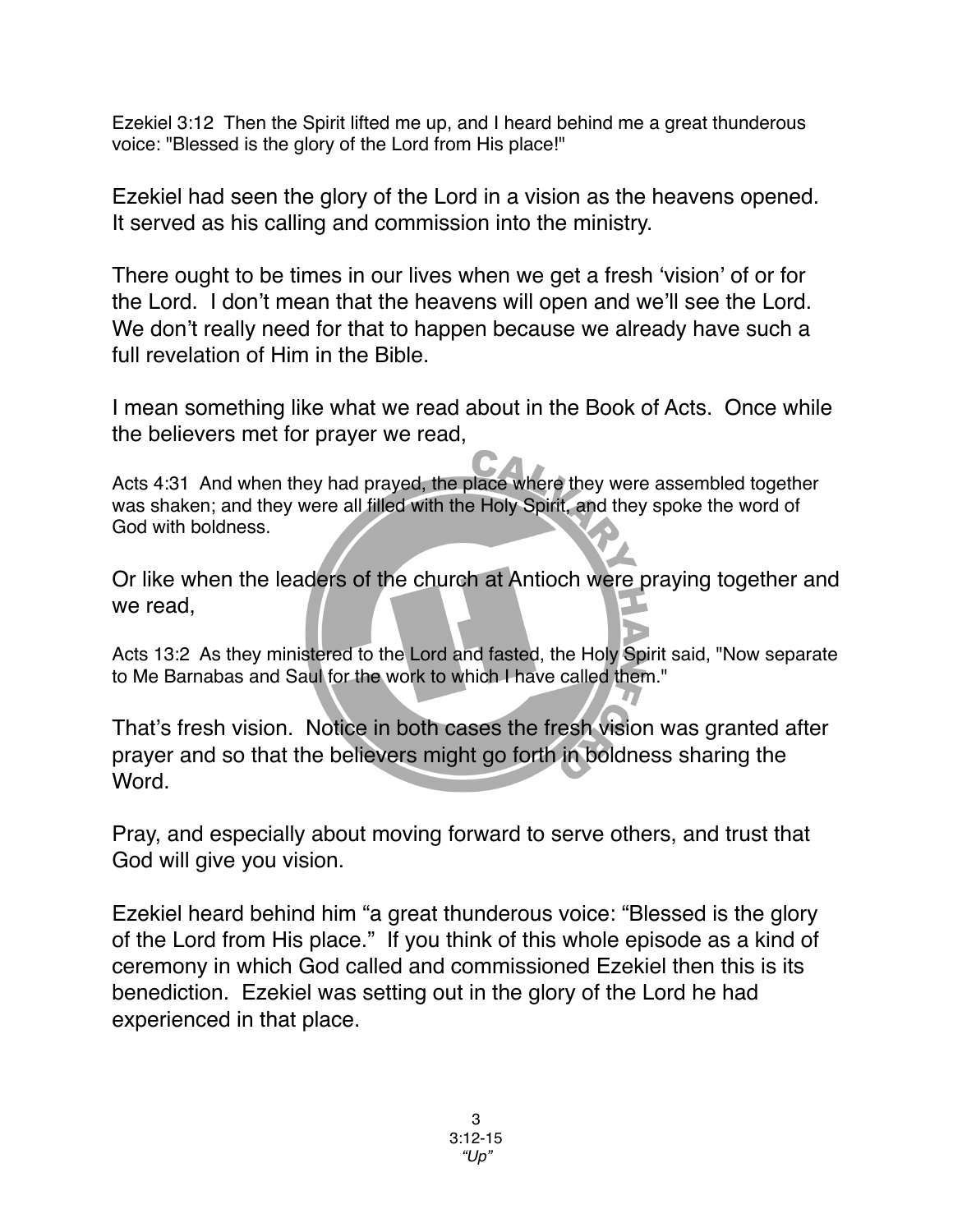Our public meetings and our private devotions should propel us forward out into the world to serve the Lord. People should get a sense from us that we've been in the presence of the Lord.

Ezekiel 3:13 I also heard the noise of the wings of the living creatures that touched one another, and the noise of the wheels beside them, and a great thunderous noise.

The "living creatures" are the cherubim associated with the throne of God. Unlike owls who can fly without noise, the cherubim make noise when they use their wings.

The "wheels" represent the cloud chariot upon which the Lord was riding through the heavens. Apparently it had a modified exhaust system cause it was real noisy!

Lots of noise, thunderous noise. It reminds us of another time of commissioning that was accompanied by great noise.

Acts 2:1 When the Day of Pentecost had fully come, they were all with one accord in one place.

Acts 2:2 And suddenly there came a sound from heaven, as of a rushing mighty wind, and it filled the whole house where they were sitting.

Acts 2:3 Then there appeared to them divided tongues, as of fire, and one sat upon each of them.

"Suddenly" means they weren't really expecting the sound. It sounded like "a rushing mighty wind." There was no wind; only the sound of it. All of a sudden, without any build-up, they were in the midst of a windless spiritual hurricane!

Then there was the sight of "fire." The description seems to indicate that fire appeared over them, which divided and spread until a single flametongue of fire was over each one of them. It was in the form of a tongue perhaps because it would be through their Spirit-empowered speech that the Gospel would be spread.

The wind preceded the fire. The Church Age is an age of hearing. Faith comes by hearing the Word of God.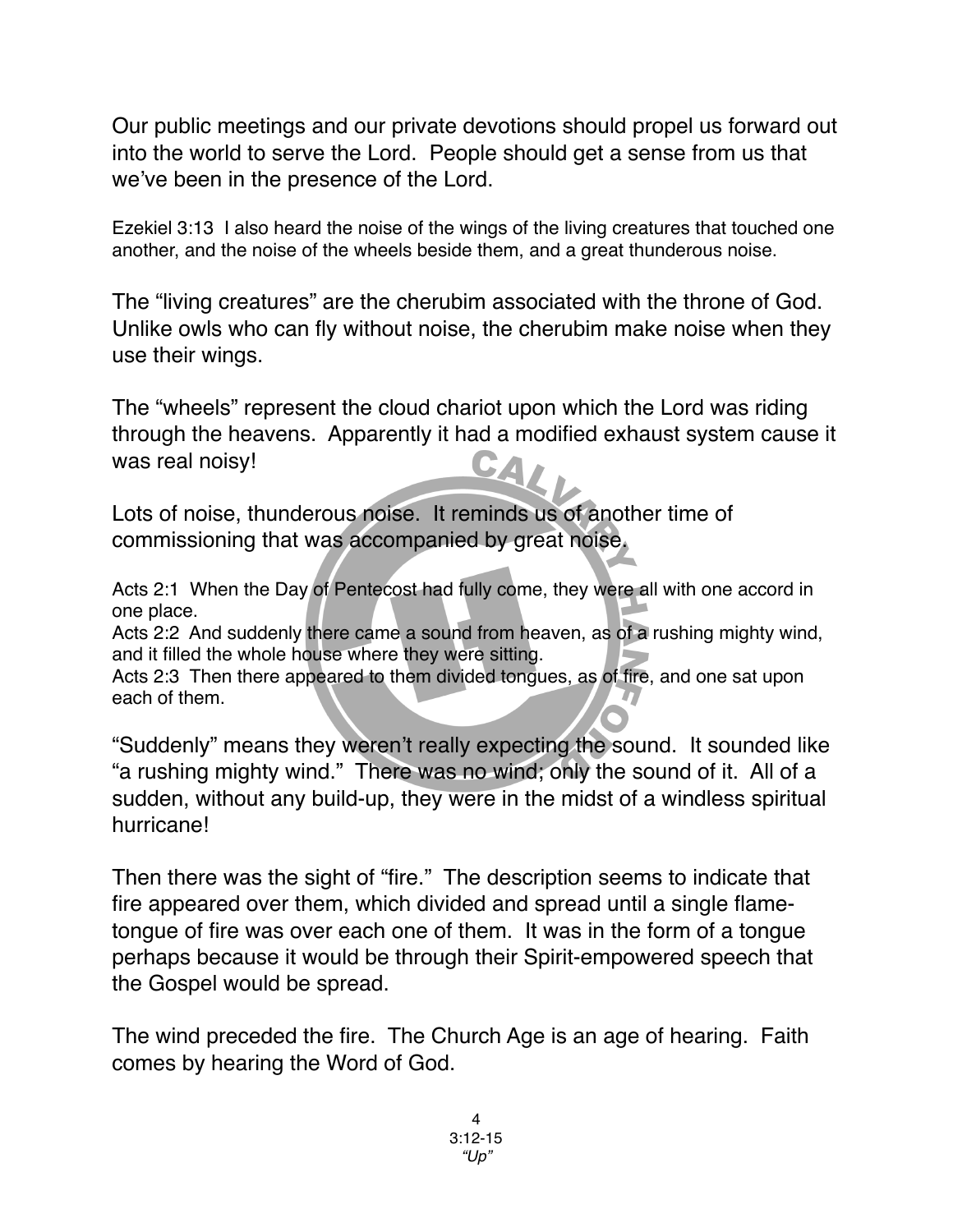Wind is a divinely chosen symbol of God the Holy Spirit. He comes from Heaven; He's in the world; He moves at will.

There are many things fire symbolizes in Scripture. In this case, let's not miss the obvious. Wind affects fire. The wind spread the fire until it sat upon each of the one-hundred twenty believers in equal measure.

The Holy Spirit was sent from Heaven upon the disciples. He spread a fire over each of them. Baptized by Him, as these men and women spread throughout the world preaching the Gospel, that initial fire would also spread. *That is what wind-whipped fire always does!*

We're to go forth each day remembering the noise of Pentecost. The baptism of the Holy Spirit, the empowering for service, is the normal Christian experience.

There is a one-time baptism with the Holy Spirit that is available to every believer. You are baptized with the Holy Spirit when, sometime in your Christian walk, you realize and then receive, by faith, that God the Holy Spirit has empowered you to be witnesses.

All believers are also commanded to be filled with the Holy Spirit, and to go on being filled, as they daily yield to His influence and cooperate with His work in their lives.

Ezekiel 3:14 So the Spirit lifted me up and took me away, and I went in bitterness, in the heat of my spirit; but the hand of the Lord was strong upon me.

Ezekiel was literally, physically "lifted" up and carried "away." It was an unusual but not totally unexpected work of the Holy Spirit. *I suppose it could still happen today!*

We are more likely to be led by or driven by the Holy Spirit. Romans 8:14 reads, "as many as are led by the Spirit of God, they are the sons of God." How does the Spirit lead you? It's not so much discovering the "how," as if there were some lessons to learn. God the Holy Spirit is a Person. He leads you as you grow in your relationship with Him. Over time you can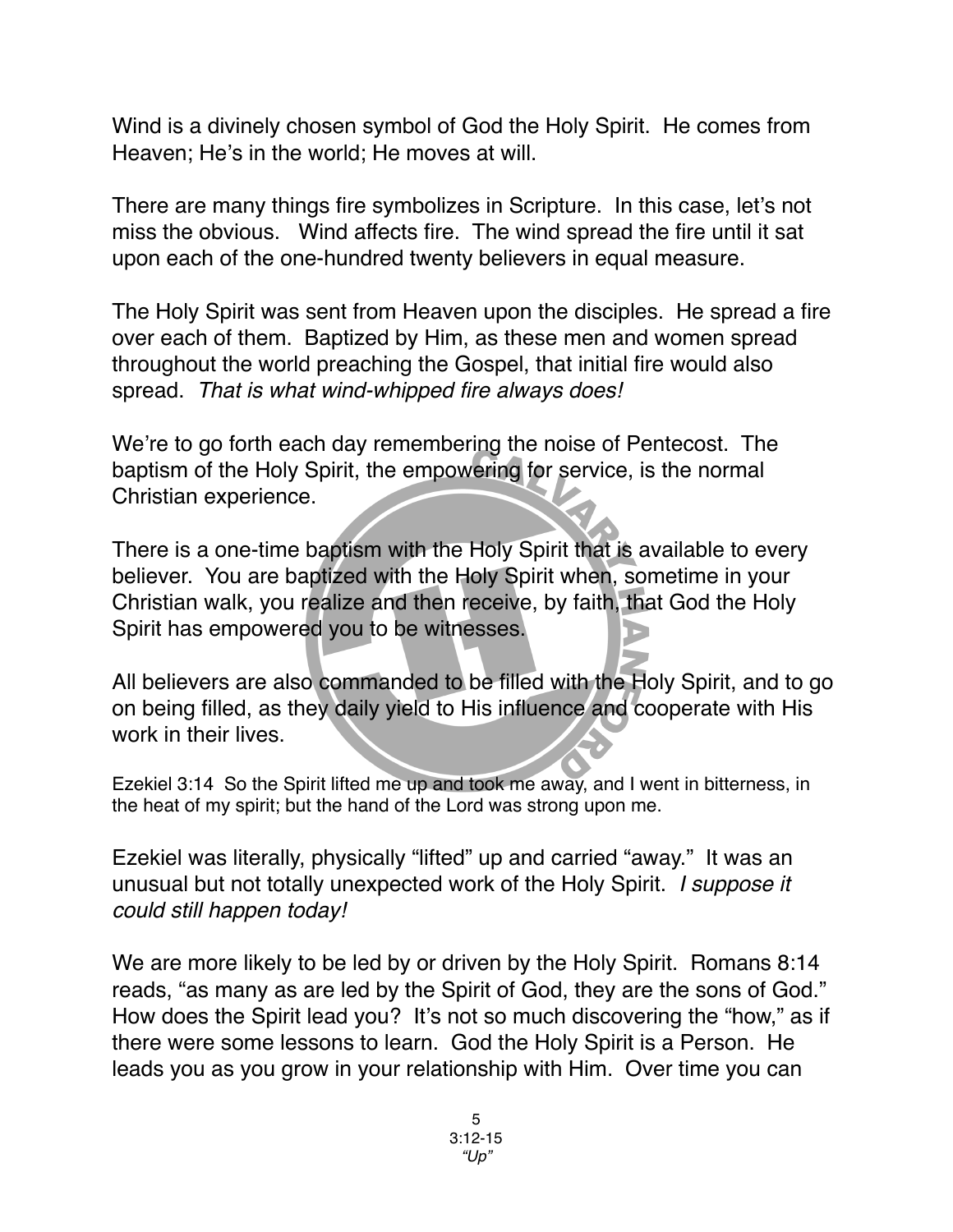become more sensitive to His still small voice guiding you and directing you.

You can also be driven by the Holy Spirit. Jesus was, immediately after His baptism. The Spirit drove Him out into the wilderness. In our lives this would correspond to the times we simply find ourselves in a place of God's choosing for us. It might be a trial or it might be a triumph but, either way, it was the Lord's doing.

I like the attitude of the apostle Paul regarding God's leading. He just kept pressing forward believing God would either close doors of ministry or open them. At one point he and Timothy and Silas were going around trying to evangelize but the Spirit prevented them. Finally a vision appeared to Paul in the night of a man from Macedonia saying, "Come over here to Macedonia and help us." Then, when they got to Macedonia, the first converts were women! Go figure.

Since I mentioned it let me say a word about the Spirit preventing you from doing something. While it is desirable to continually press and press forward, you must remain sensitive to the Holy Spirit's ministry of prevention. Just because you want to do something, and in and of itself it is a good thing, it doesn't mean God is leading you there. Pray and wait while you continue to move forward.

The "bitterness and... heat" of his spirit is best thought of as Ezekiel entering in to the ʻspirit' of the message he was about to share.

- 1. It would be "bitterness" to the hearers in that they were convinced God would never remove His glory from their midst. They were in for a rude awakening.
- 2. The "heat of [his] spirit" means, quite simply, that Ezekiel was ʻfired-up' to serve the Lord.

Then Ezekiel reported, "the hand of the Lord was strong upon me." Exactly how the Holy Spirit was transporting Ezekiel is not said. He pictures it as if the Lord had reached out to pick him up and was carrying him. It's probably the best we can do in explaining what occurred in human terms.